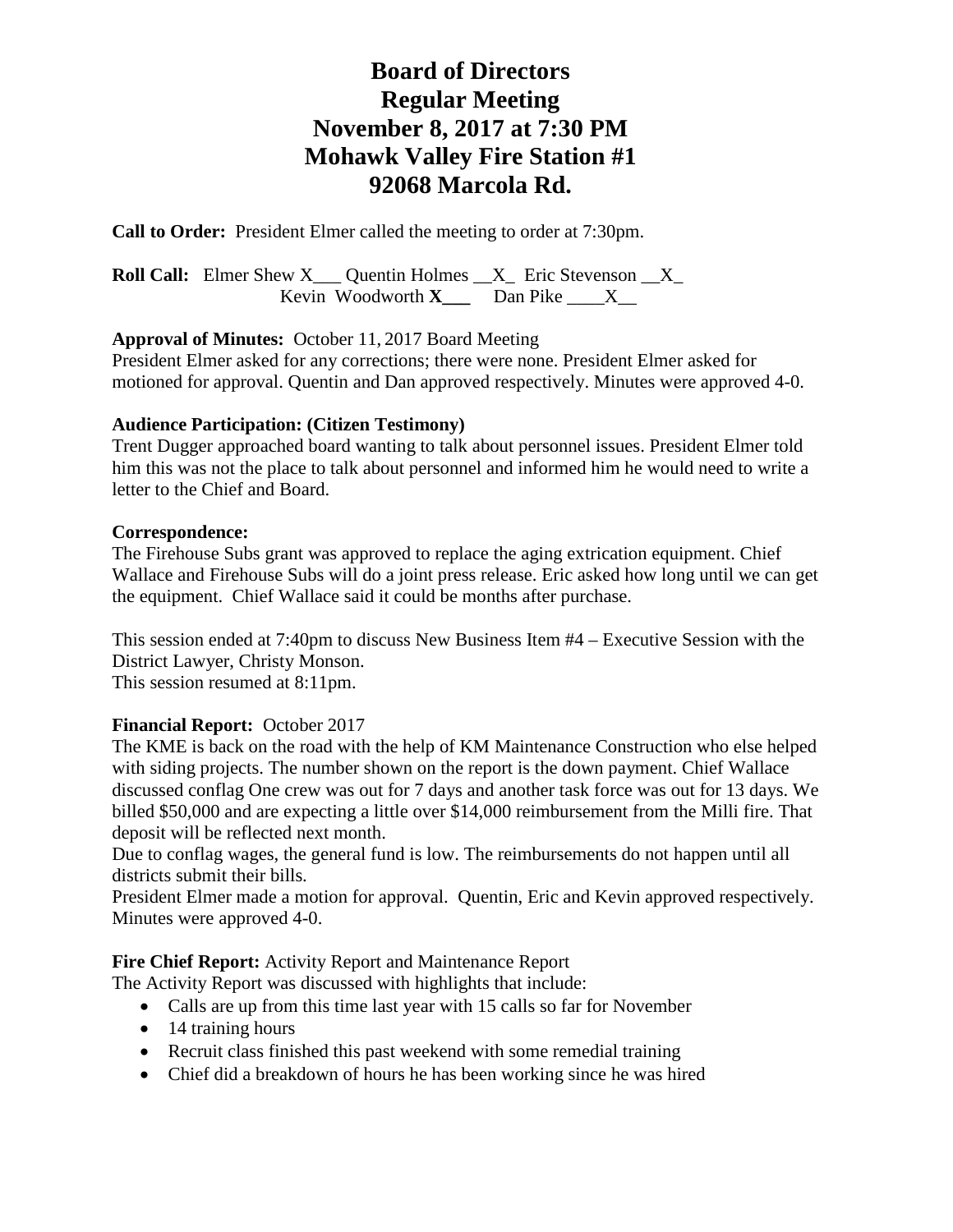# **Board of Directors Regular Meeting November 8, 2017 at 7:30 PM Mohawk Valley Fire Station #1 92068 Marcola Rd.**

# Maintenance Report

The Maintenance Report was discussed with highlights that include:

- Fixing bay door
- KM construction donated time to do the siding project, this saved us money o Trim is still needed
- Work lights are now LED
- Rope Rescue Training is being coordinated

#### **Old Business**:

1. Station 2

The lot line adjustment was approved. The county has a new process needs to happen but didn't specify if that would cost money.

#### 2. Reader Board

This is not a priority for all parties at the moment, but will be included in the budget next year.

#### 3. Audit

It is tentatively approved and the Board has a draft. The audit had similar comments to years past. President Elmer signed for it to be finalized.

#### 4. Conflag

A line was added about when the payment for conflag would be given. The Board reviewed it this past month and signed to approve it. Quentin and Dan motioned for approval. Approved 4- 0.

#### **New Business:**

1. Equipment Replacement /New engines

Chief Wallace suggested a 5-year levy to help replace equipment and engines. This levy would help replace our apparatus and other equipment on a schedule instead of all at once. The longer the Board waits, the more expensive they will become. President Elmer asked when we could get this on the ballot; March 2018 at the soonest. This would lock in the current prices before November 2018 price increase.

There was discussion of what things were and how they are changing designs so we have to buy all new and how long it would take to arrive after purchase. This will also help with standardization between districts in case we need to borrow or use someone else's equipment. Our current airpacks back be donated to places that do not have to go by the standards. Chief Wallace explained if the levy was approved, we would have up to 3 years to spend. We will need a timeline of when to purchase and training involved. It is suggested we get the funding lined up now but can wait to purchase. Kevin, Elmer and Quentin expressed interest in